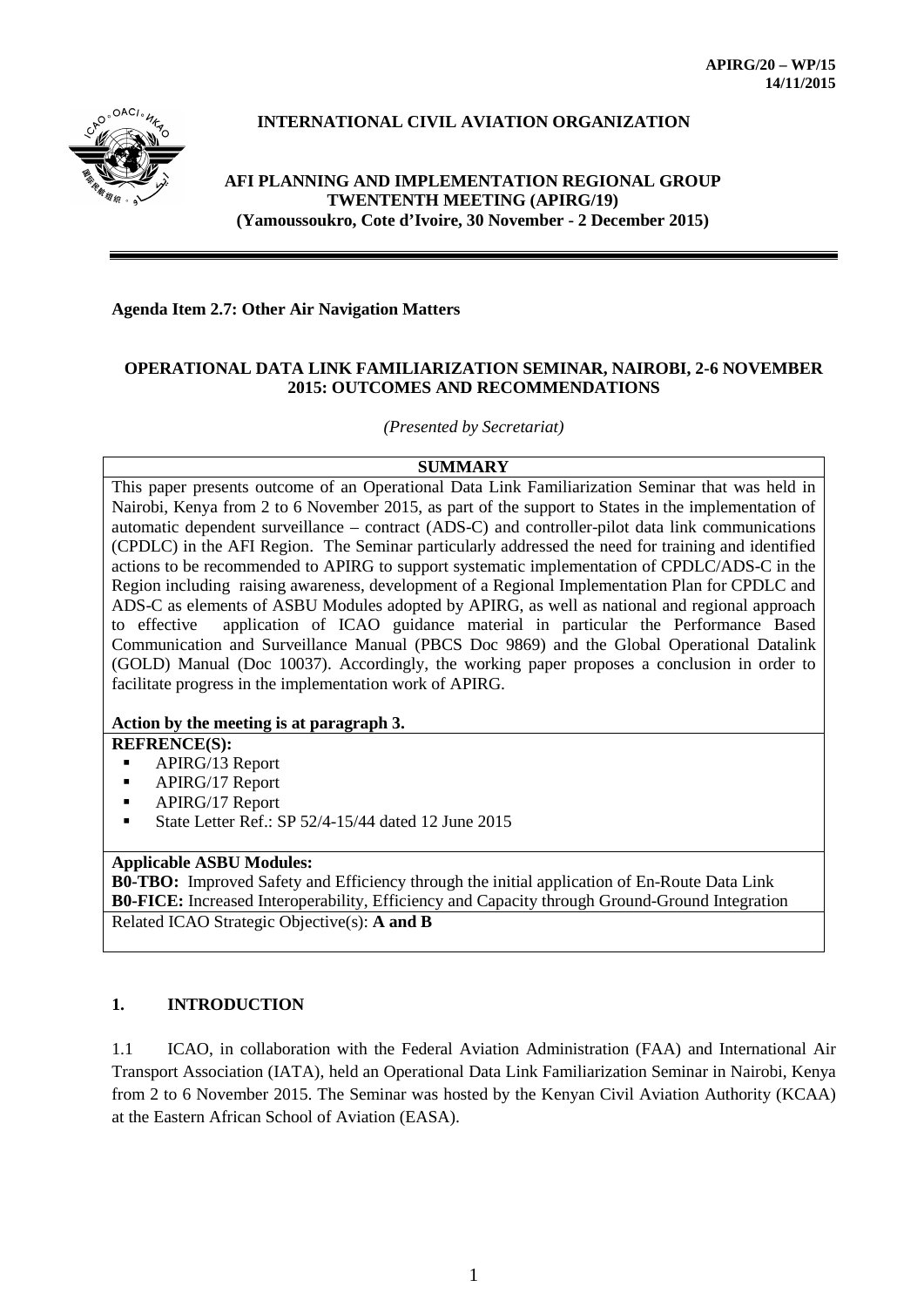1.2 The purpose of the Seminar was to support ADS-C and CPDLC implementation in the AFI Region, consistent with ICAO Global Air Navigation Plan Aviation System Block Upgrade (ASBU) Block 0, following observations by the AFI Tactical Action Group (TAG) of number of Unsatisfactory Condition Reports (UCRs) in which shortcomings in the use of CPDLC/ADS-C was identified to be causal or contributing factor. The Seminar particularly addressed the need for training.

1.3 Forty three (43) participants from Angola, Ghana, Kenya, Namibia, Republic of South Africa, Seychelles, Somali, Somalia, Tanzania, and Uganda attended the seminar and concluded on recommendations to raise the awareness and promote the development of an APIRG CPDLC/ADS-C Implementation Plan.

1.4 This paper provides information on the Seminar and invites the APIRG to consider the outcome of recommendations of the Seminar.

## **2. DISCUSSION**

## *Background*

2.1 The meeting will recall that at its Thirteenth Meeting in June 2001 in Sal, Cape Verde, the Group adopted Conclusion 13/78: *En-route (FIR) Aeronautical Surveillance Plan for the AFI Region*, which identified a number of FIRs that should implement various surveillance systems including ADS-C as well as ATS Automation Systems including CPDLC.

2.2 At its Seventeenth Meeting in Burkina Faso, August 2010, the Group adopted Conclusion 17/25: *Implementation of CPDLC*, calling on States to implement CPDLC procedures for en-route operations in their managed oceanic and remote continental airspace. The APIRG/17 meeting also acknowledged that Required Communication Performance (RCP) being a performance specification serves as one possible safety net in airspace planning. It was agreed that the AFI Region should adopt RCP guidelines for planning towards the safe reduction in separation standards based on RNAV10 (RNP10) and RNP4 PBN navigation specifications.

2.3 In view of the above, the APIRG/17 Meeting adopted Conclusion 17/26: *Implementation of RCP Concep*t, calling on States to take advantage of RCP concept stated in ICAO Doc 9869 to improve the provision of aeronautical mobile service (AMS), and ICAO to support the implementation of the RCP concept through Regional Seminars and Workshops. The Eighteen Meeting of the Group, in Kampala Uganda, 27-30 March 2012 adopted the Global Operational Data Link Document (GOLD) in replacement of the previous FANS 1/A Operations Manual, for operational use related to CPDLC in AFI Region.

2.4 Information shared at the abovementioned Operational Data Link Familiarization Seminar in Nairobi, Kenya from 2 to 6 November 2015 indicated that as reflected in **Appendix A** to this working paper, 13 AFI States had implemented CPDLC, and 15 others were in various stages of implementation. The Group also noted the implementation of CPDLC in the EUR/SAM Corridor (Atlantico, Canaries and Dakar Oceanic FIRs) by Brazil and Spain.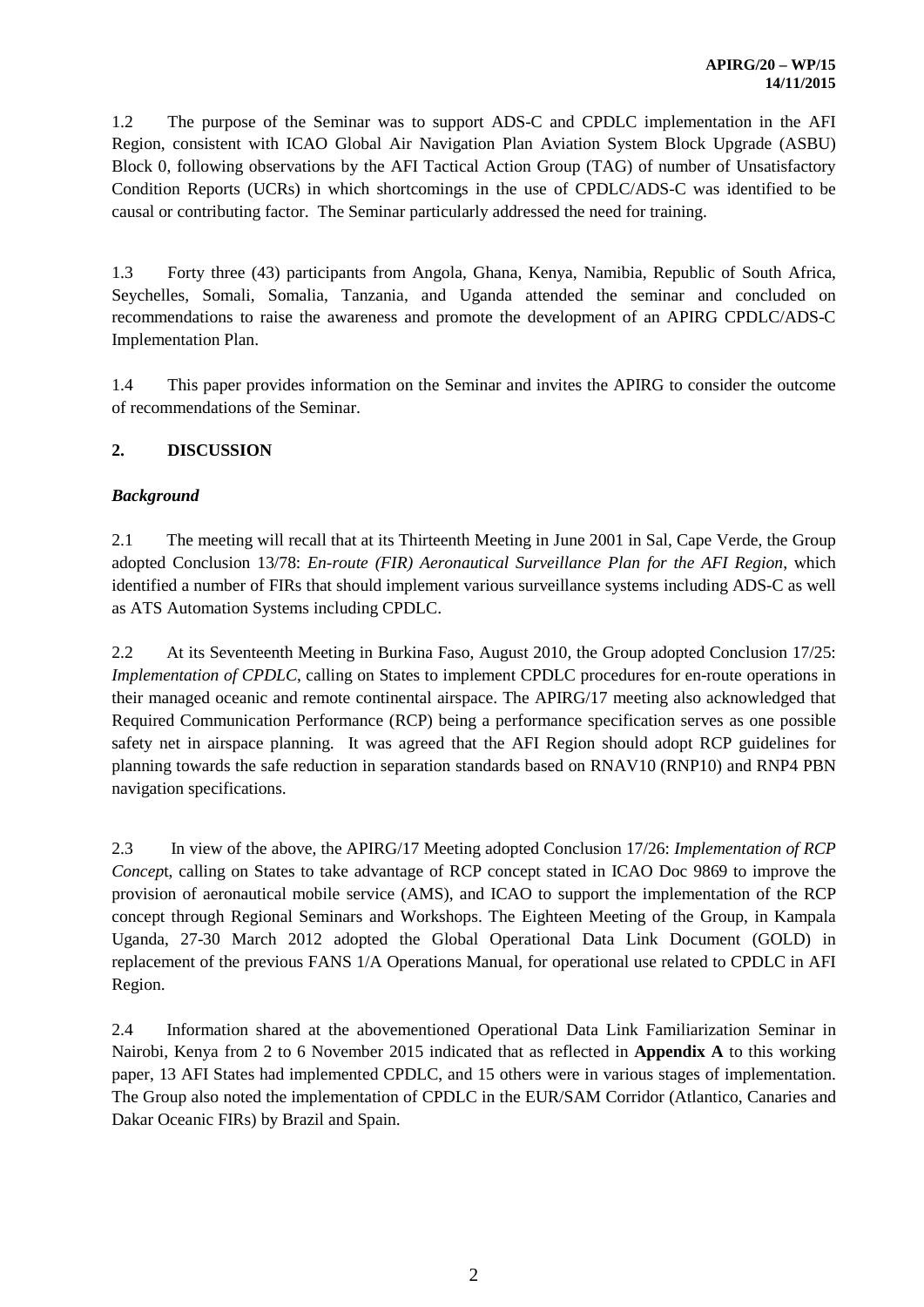2.5 While the above implementation progress has been noteworthy, the APIRG has over the years noted the slow pace of implementation of CPDLC/ADS-C in the AFI region and has reiterated APIRG Conclusion 17/26 requesting ICAO to support the implementation of the Required Communication Performance (RCP) concept through regional seminars and workshops.

## *Operational Data Link Familiarization Seminar*

2.6 The meeting may wish to note that the Operational Data Link Familiarization Seminar in Nairobi, Kenya from 2 to 6 November 2015, amongst others, covered the following:

- a) Briefing on implementation and current operational situation from Kenya, Tanzania, Angola, Seychelles, Uganda, Ghana, Somalia, Namibia.
- b) Introduction to Data Link, relationship to ICAO Global Air Navigation Plan and new Annex/PANS provisions, guidance material, benefits.
- c) Preparation for Data Link Implementation, ANSP and Operator.
- d) Implementation issues, challenges, lessons learned, highlighting key issues from States, airspace users and communication service prover (CSP).
- e) Update of information on the status of implementation.
- f) Hands-on exercise on implementation planning and follow up activities to improve CPDLC/ADS-C operational performance.

2.7 The Seminar was briefed on the developments regarding GOLD whose transformation to an ICAO GOLD Manual (Doc 10037) has since reached final editing stages, as well as the concept of PBCS. Doc 9869 has since taken the name *Performance-based Communication and Surveillance (PBCS)* and expanded to include required surveillance performance (RSP) and a PBCS framework for applying RCP/RSP specifications in relation to aircraft equipage, air traffic services, etc. Some provisions of the pre-Doc 10037 are transferred to the PBCS Manual. In addition, consequential amendments will be made in applicable Annexes of the Chicago Convention and supporting documents.

2.8 State Letter Ref.: SP 52/4-15/44 dated 12 June 2015 has since been circulated requesting comments on proposals for amendments of Annexes 4, 6, Parts I, II and III, 10, Volumes II and III, 11, 15, PANS-ABC (Doc 8400) and PANS-ATM (Doc 4444) relating to Data Link Initiation Capability (DLIC), CPDLC, ADS-C, PBCS and Satellite Voice (SATVOICE). The deadline for comments was 14 September 2015, and the new provisions are expected to be applicable in November 2016.

2.9 The Seminar shared common experiences on the lack of formal, structured training at training institutions in the AFI Region, which presented implementation challenges including delays and uncertainties in systems performance. Many systems reached the operational status without undergoing evaluation based on specific operational parameters. Lack of effective application of ICAO Doc 9869, national and regional monitoring also resulted in continuing uncertainties in systems performance, with safety implications as has been identified by the TAG. Lack of monitoring however, made it difficult to improve performance.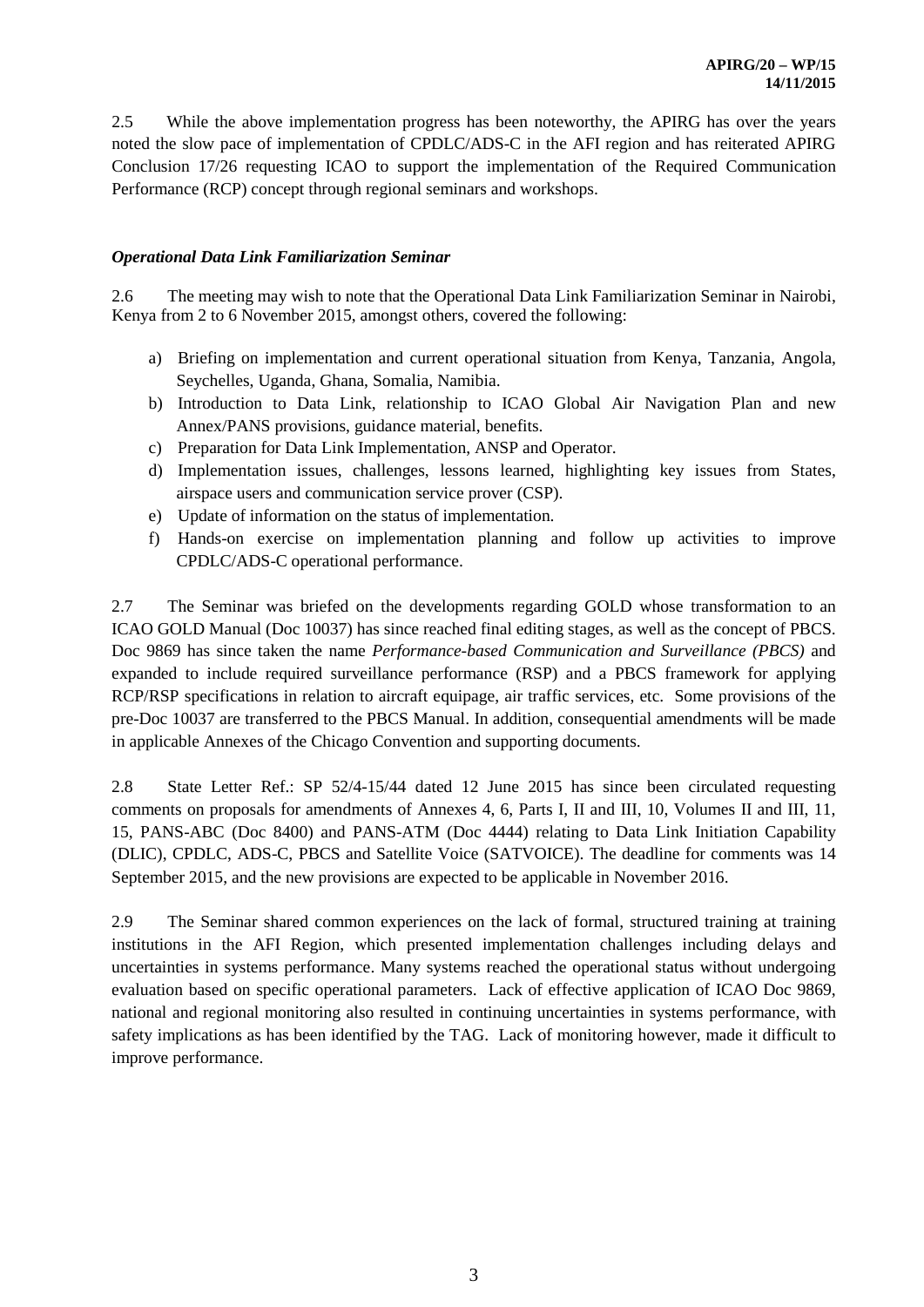## *Outcome of the Seminar; Recommended for APIRG consideration*

- 2.10 As part of its outcome the Seminar stressed on the following:
	- a) Training for controllers, technicians, managers, and supervisors, as appropriate.
	- b) The need to implement PBCS monitoring, to collect operational data, assess CPDLC/ADS-C services and improve service performance as problems are found. It was acknowledged that PBCS monitoring will most likely require ANSPs to modify their automation to collect and retain operational data in accordance with the PBCS Manual (Doc 9869) and to establish a central reporting agency (CRA) for the AFI region.
	- c) Establishing a regional central reporting agency to address system performance on a regional basis, ensuring harmonization and interoperability.
	- d) Taking advantage of CPDLC implementation to facilitate automatic/silent handovers of air traffic between air traffic services units, in order to reduce traffic coordination failures and accordingly improve safety.

2.11 The Seminar also recognized and highlighted the need for cooperative effort at regional level and to involve all stakeholders (e.g. operators, CSPs, aircraft manufacturers, avionics suppliers).

2.12 Given the above, the APIRG may wish to consider the following Conclusions:

#### **CONCLUSION 20/XX – MEASURES TO SUPPORT CPDLC/ADS-C IMPLEMENTATION IN THE AFI REGION**

#### **That:**

- **a) a Project on AFI Region CPDLC/ADS-C Implementation Planning Continuous Improvement (CPDLC/ADS-C IPCI) is adopted; and**
- **b) a Project Team be established with specific terms of reference and comprising appropriate operational and technical experts to:**
	- **i. develop a project management plan for the implementation of CPDLC and ADS-C in the AFI Region**
	- **ii. develop a proposal to address the training needs in the AFI Region**
	- **iii. coordinate the establishment of a central reporting agency for the AFI region**

#### **CONCLUSION 20/XX - IMPLEMENTATION OF ICAO PBCS MANUAL (DOC 9869) AND GOLD MANUAL (DOC 10037)**

#### **That:**

- **(a) States, air navigation service providers (ANSPs) and airspace users take necessary action to apply the technical and operational guidance provided in Second Edition of Doc 9869 (Performance Based Communication and Surveillance (PBCS) Manual) and the First Edition Global Operational Datalink (GOLD) Manual (Doc 10037) once published; and**
- **(b) States and ANSPs that have already implemented CPLDC/ADS-C review their systems performance using PBCS Manual and take immediate action where remedial measures are necessary**